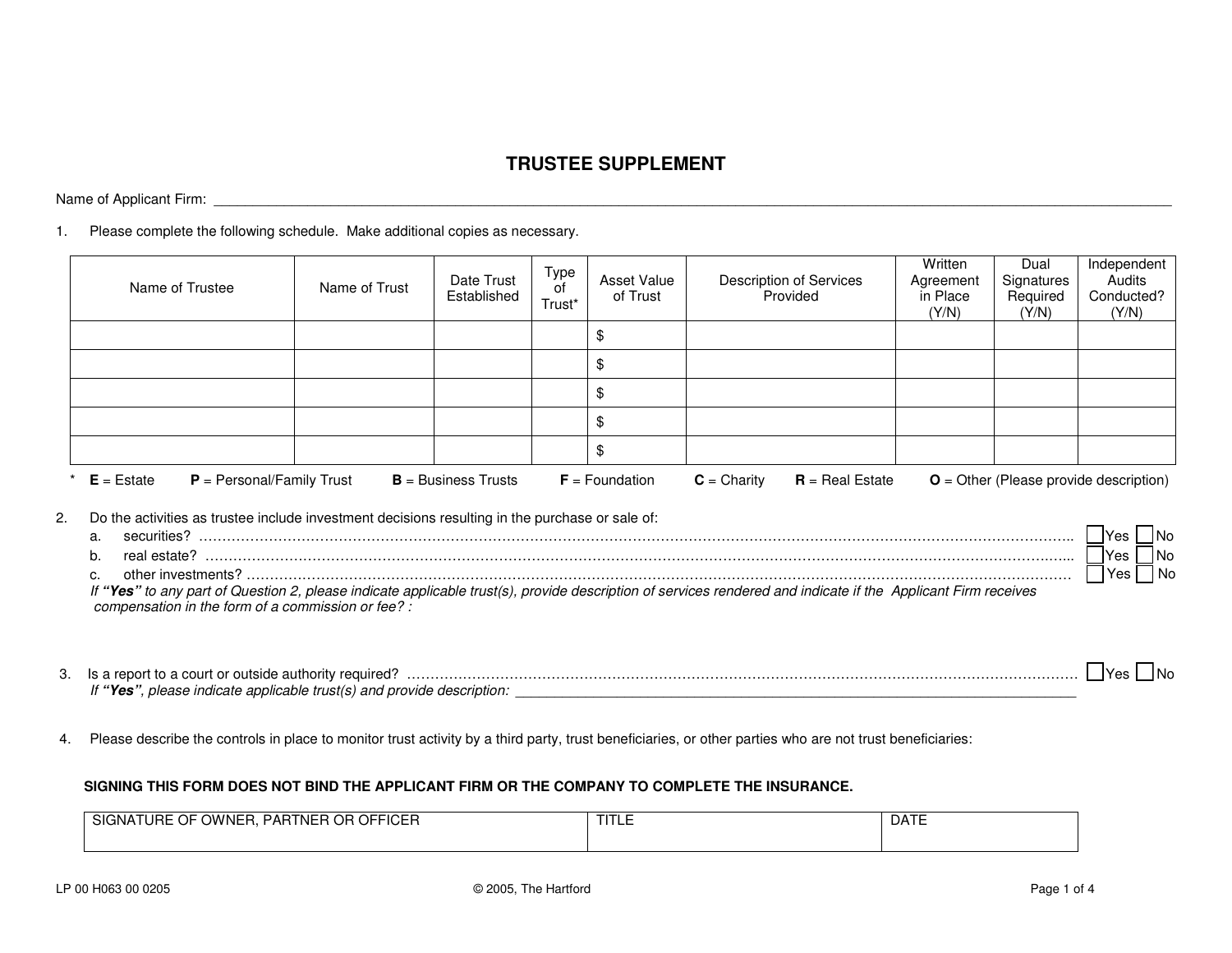**California Notice:** The Hartford may charge a fee if this bond or policy is cancelled before the end of its term. The fee can range between 5% to 100% of the pro rata unearned premium. Please refer to the terms and conditions stated in the policy or bond. This notice does not apply to cancellations initiated by The Hartford.

## **FRAUD WARNING STATEMENTS**

**ALABAMA APPLICANTS: ANY PERSON WHO KNOWINGLY PRESENTS A FALSE OR FRAUDULENT CLAIM FOR PAYMENT OF A LOSS OR BENEFIT OR WHO KNOWINGLY PRESENTS FALSE INFORMATION IN AN APPLICATION FOR INSURANCE IS GUILTY OF A CRIME AND MAY BE SUBJECT TO RESTITUTION FINES OR CONFINEMENT IN PRISON, OR ANY COMBINATION THEREOF.**

**ARKANSAS APPLICANTS: ANY PERSON WHO KNOWINGLY PRESENTS A FALSE OR FRAUDULENT CLAIM FOR PAYMENT OF A LOSS OR BENEFIT OR KNOWINGLY PRESENTS FALSE INFORMATION IN AN APPLICATION FOR INSURANCE IS GUILTY OF A CRIME AND MAY BE SUBJECT TO FINES AND CONFINEMENT IN PRISON.** 

**COLORADO APPLICANTS: IT IS UNLAWFUL TO KNOWINGLY PROVIDE FALSE, INCOMPLETE, OR MISLEADING FACTS OR INFORMATION TO AN INSURANCE COMPANY FOR THE PURPOSE OF DEFRAUDING OR ATTEMPTING TO DEFRAUD THE COMPANY. PENALTIES MAY INCLUDE IMPRISONMENT, FINES, DENIAL OF INSURANCE, AND CIVIL DAMAGES. ANY INSURANCE COMPANY OR AGENT OF AN INSURANCE COMPANY WHO KNOWINGLY PROVIDES FALSE, INCOMPLETE, OR MISLEADING FACTS OR INFORMATION TO A POLICY HOLDER OR CLAIMANT FOR THE PURPOSE OF DEFRAUDING OR ATTEMPTING TO DEFRAUD THE POLICY HOLDER OR CLAIMANT WITH REGARD TO A SETTLEMENT OR AWARD PAYABLE FROM INSURANCE PROCEEDS SHALL BE REPORTED TO THE COLORADO DIVISION OF INSURANCE WITHIN THE DEPARTMENT OF REGULATORY AGENCIES.** 

**DISTRICT OF COLUMBIA APPLICANTS: IT IS A CRIME TO PROVIDE FALSE OR MISLEADING INFORMATION TO AN INSURER FOR THE PURPOSE OF DEFRAUDING THE INSURER OR ANY OTHER PERSON. PENALTIES INCLUDE IMPRISONMENT AND/OR FINES. IN ADDITION, AN INSURER MAY DENY INSURANCE BENEFITS IF FALSE INFORMATION MATERIALLY RELATED TO A CLAIM WAS PROVIDED BY THE APPLICANT."** 

**FLORIDA APPLICANTS: ANY PERSON WHO KNOWINGLY AND WITH INTENT TO INJURE, DEFRAUD OR DECEIVE ANY INSURER FILES A STATEMENT OF CLAIM OR AN APPLICATION CONTAINING ANY FALSE, INCOMPLETE, OR MISLEADING INFORMATION IS GUILTY OF A FELONY OF THE THIRD DEGREE.** 

**HAWAII APPLICANTS: FOR YOUR PROTECTION, HAWAII LAW REQUIRES YOU TO BE INFORMED THAT PRESENTING A FRAUDULENT CLAIM FOR PAYMENT OF A LOSS OR BENEFIT IS A CRIME PUNISHABLE BY FINES OR IMPRISONMENT, OR BOTH.** 

**KANSAS APPLICANTS: A " FRAUDULENT INSURANCE ACT " MEANS AN ACT COMMITTED BY ANY PERSON WHO, KNOWINGLY AND WITH INTENT TO DEFRAUD, PRESENTS, CAUSES TO BE PRESENTED OR PREPARES WITH KNOWLEDGE OR BELIEF THAT IT WILL BE PRESENTED TO OR BY AN INSURER, PURPORTED INSURER, BROKER OR ANY AGENT THEREOF, ANY WRITTEN STATEMENT AS PART OF, OR IN SUPPORT OF, AN APPLICATION FOR THE ISSUANCE OF, OR THE RATING OF AN INSURANCE POLICY FOR PERSONAL OR COMMERCIAL INSURANCE, OR A CLAIM FOR PAYMENT OR OTHER BENEFIT PURSUANT TO AN INSURANCE POLICY FOR COMMERCIAL OR PERSONAL INSURANCE WHICH SUCH PERSON KNOWS TO CONTAIN MATERIALLY FALSE INFORMATION CONCERNING ANY FACT MATERIAL THERETO; OR CONCEALS, FOR THE PURPOSE OF MISLEADING, INFORMATION CONCERNING ANY FACT MATERIAL THERETO.** 

**KENTUCKY APPLICANTS: ANY PERSON WHO KNOWINGLY AND WITH INTENT TO DEFRAUD ANY INSURANCE COMPANY OR OTHER PERSON FILES AN APPLICATION FOR INSURANCE CONTAINING ANY MATERIALLY FALSE INFORMATION OR CONCEALS FOR THE PURPOSE OF MISLEADING, INFORMATION CONCERNING ANY FACT MATERIAL THERETO COMMITS A FRAUDULENT INSURANCE ACT, WHICH IS A CRIME.** 

**LOUISIANA APPLICANTS: ANY PERSON WHO KNOWINGLY PRESENTS A FALSE OR FRAUDULENT CLAIM FOR PAYMENT OF A LOSS OR BENEFIT OR KNOWINGLY PRESENTS FALSE INFORMATION IN AN APPLICATION FOR INSURANCE IS GUILTY OF A CRIME AND MAY BE SUBJECT TO FINES AND CONFINEMENT IN PRISON.**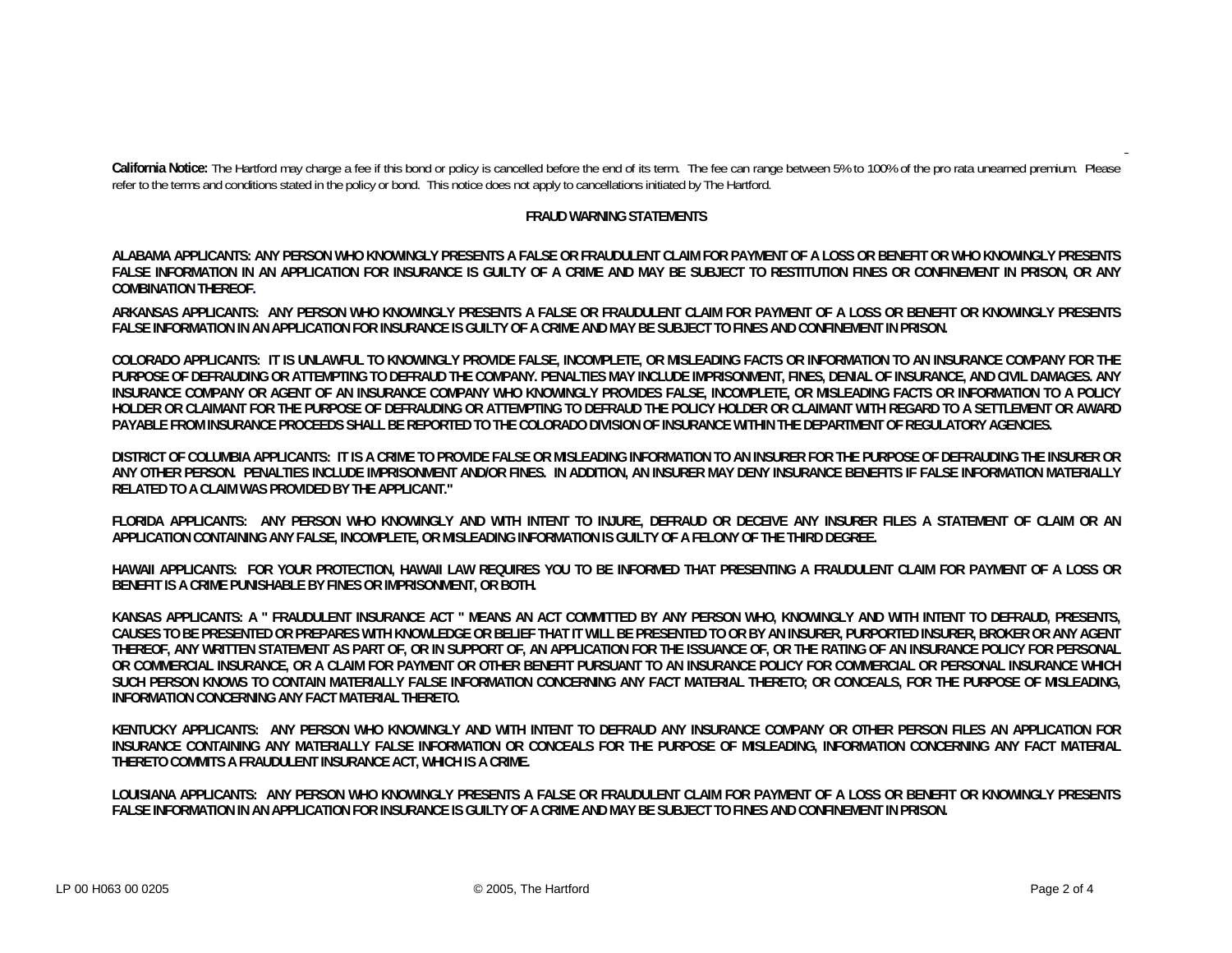**MAINE APPLICANTS: IT IS A CRIME TO KNOWINGLY PROVIDE FALSE, INCOMPLETE OR MISLEADING INFORMATION TO AN INSURANCE COMPANY FOR THE PURPOSE OF DEFRAUDING THE COMPANY. PENALTIES MAY INCLUDE IMPRISONMENT, FINES OR A DENIAL OF INSURANCE BENEFITS.** 

**MARYLAND APPLICANTS: ANY PERSON WHO KNOWINGLY OR WILLFULLY PRESENTS A FALSE OR FRAUDULENT CLAIM FOR PAYMENT OF A LOSS OR BENEFIT OR WHO KNOWINGLY OR WILLFULLY PRESENTS FALSE INFORMATION IN AN APPLICATION FOR INSURANCE IS GUILTY OF A CRIME AND MAY BE SUBJECT TO FINES AND CONFINEMENT IN PRISON.** 

**NEW JERSEY APPLICANTS: ANY PERSON WHO INCLUDES ANY FALSE OR MISLEADING INFORMATION ON AN APPLICATION FOR AN INSURANCE POLICY IS SUBJECT TO CRIMINAL AND CIVIL PENALTIES.** 

**NEW MEXICO APPLICANTS: ANY PERSON WHO KNOWINGLY PRESENTS A FALSE OR FRAUDULENT CLAIM FOR PAYMENT OF A LOSS OR BENEFIT OR KNOWINGLY PRESENTS FALSE INFORMATION IN AN APPLICATION FOR INSURANCE IS GUILTY OF A CRIME AND MAY BE SUBJECT TO CIVIL FINES AND CRIMINAL PENALTIES.** 

**OHIO APPLICANTS: ANY PERSON WHO, WITH INTENT TO DEFRAUD OR KNOWING THAT HE IS FACILITATING A FRAUD AGAINST AN INSURER, SUBMITS AN APPLICATION OR FILES A CLAIM CONTAINING A FALSE OR DECEPTIVE STATEMENT IS GUILTY OF INSURANCE FRAUD.** 

**OKLAHOMA APPLICANTS: WARNING: ANY PERSON WHO KNOWINGLY, AND WITH INTENT TO INJURE, DEFRAUD OR DECEIVE ANY INSURER, MAKES ANY CLAIM FOR THE PROCEEDS OF AN INSURANCE POLICY CONTAINING ANY FALSE, INCOMPLETE OR MISLEADING INFORMATION IS GUILTY OF A FELONY.** 

**OREGON APPLICANTS: ANY PERSON WHO KNOWINGLY AND WITH INTENT TO DEFRAUD OR SOLICIT ANOTHER TO DEFRAUD AN INSURER: (1) BY SUBMITTING AN APPLICATION OR; (2) FILING A CLAIM CONTAINING A FALSE STATEMENT AS TO ANY MATERIAL FACT MAY BE VIOLATING STATE LAW.** 

**PENNSYLVANIA APPLICANTS: ANY PERSON WHO KNOWINGLY AND WITH INTENT TO DEFRAUD ANY INSURANCE COMPANY OR OTHER PERSON FILES AN APPLICATION FOR INSURANCE OR STATEMENT OF CLAIM CONTAINING ANY MATERIALLY FALSE INFORMATION OR CONCEALS FOR THE PURPOSE OF MISLEADING, INFORMATION CONCERNING ANY FACT MATERIAL THERETO COMMITS A FRAUDULENT INSURANCE ACT, WHICH IS A CRIME AND SUBJECTS SUCH PERSON TO CRIMINAL AND CIVIL PENALTIES.** 

**PUERTO RICO APPLICANTS: ANY PERSON WHO KNOWINGLY AND WITH INTENT TO DEFRAUD AN INSURANCE COMPANY PRESENTS FALSE INFORMATION IN AN INSURANCE APPLICATION, OR PRESENTS, HELPS, OR CAUSES THE PRESENTATION OF A FRAUDULENT CLAIM FOR THE PAYMENT OF A LOSS OR ANY OTHER BENEFIT, OR PRESENTS MORE THAN ONE CLAIM FOR THE SAME DAMAGE OR LOSS, SHALL INCUR A FELONY AND, UPON CONVICTION, SHALL BE SANCTIONED FOR EACH VIOLATION WITH THE PENALTY OF A FINE OF NOT LESS THAN FIVE THOUSAND (5,000) DOLLARS AND NOT MORE THAN TEN THOUSAND (10,000) DOLLARS, OR A FIXED TERM OF IMPRISONMENT FOR THREE (3) YEARS, OR BOTH PENALTIES. IF AGGRAVATED CIRCUMSTANCES PREVAIL, THE FIXED ESTABLISHED IMPRISONMENT MAY BE INCREASED TO A MAXIMUM OF FIVE (5) YEARS; IF EXTENUATING CIRCUMSTANCES PREVAIL, IT MAY BE REDUCED TO A MINIMUM OF TWO (2) YEARS.** 

**RHODE ISLAND APPLICANTS: "ANY PERSON WHO KNOWINGLY PRESENTS A FALSE OR FRAUDULENT CLAIM FOR PAYMENT OF A LOSS OR BENEFIT OR KNOWINGLY PRESENTS FALSE INFORMATION IN AN APPLICATION FOR INSURANCE IS GUILTY OF A CRIME AND MAY BE SUBJECT TO FINES AND CONFINEMENT IN PRISON."** 

**TENNESSEE APPLICANTS: IT IS A CRIME TO KNOWINGLY PROVIDE FALSE, INCOMPLETE OR MISLEADING INFORMATION TO AN INSURANCE COMPANY FOR THE PURPOSE OF DEFRAUDING THE COMPANY. PENALTIES INCLUDE IMPRISONMENT, FINES AND DENIAL OF INSURANCE BENEFITS.** 

**VIRGINIA APPLICANTS: IT IS A CRIME TO KNOWINGLY PROVIDE FALSE, INCOMPLETE OR MISLEADING INFORMATION TO AN INSURANCE COMPANY FOR THE PURPOSE OF DEFRAUDING THE COMPANY. PENALTIES INCLUDE IMPRISONMENT, FINES AND DENIAL OF INSURANCE BENEFITS.**